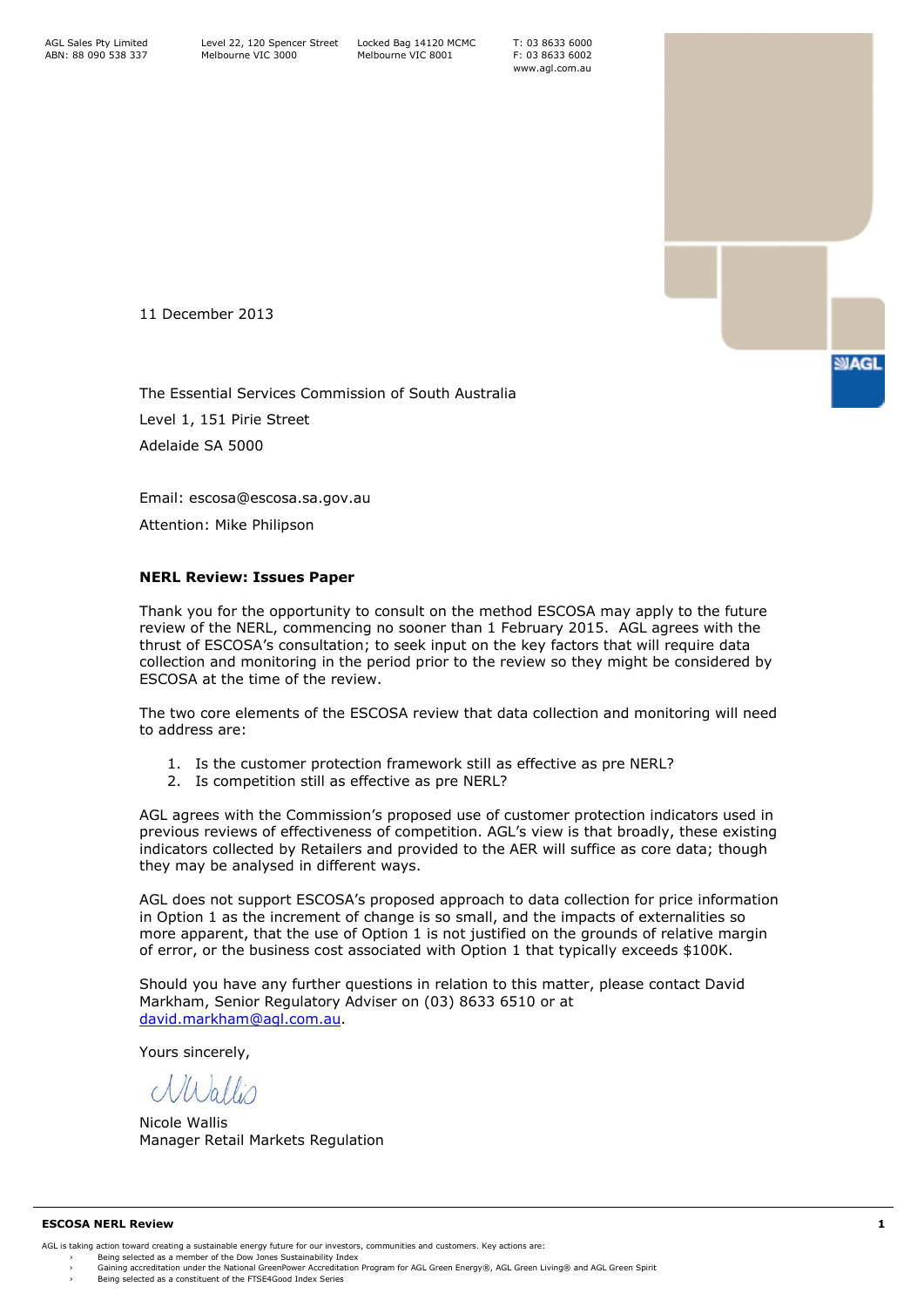### **Specific Comment**

**Question 1:** 

**Are the following proposed metrics supported to form the basis of a quantitative assessment of customer protections under NECF?: -telephone and written performance;** 

**SIAGL** 

- **-complaints (including complaints to the Energy & Water Ombudsman);**
- **-hardship program customers;**
- **-concession recipients;**
- **-disconnections;**
- **-reconnections;**
- **-instalment plans; and**
- **-security deposits.**

This data is currently required by the AER and can be provided by energy retailers. AGL's preference is for the ESCOSA to obtain this performance data directly from the Australian Energy Regulator (AER). In any case AGL contends that the data form requested should be in accordance with the AER's performance indicator definitions.

# **Question 2:**

# **Are there any other considerations the Commission should have regard to in making an assessment on whether the implementation of the NERL has adversely affected customer protection?**

ESCOSA acknowledges that The NERL, and associated National Energy Retail Rules (NERR), broadly reflect the protections contained in the previously operating customer protection framework established by the Commission (e.g. Energy Retail Code, Energy Marketing Code, Energy Customer Transfer and Consent Code, Energy Price Disclosure Code and the Energy Prepayment Meter System Code)1.

This being the case, then changes to consumer protection outcomes as a function of the NERR will be examined within a very small delta; and consequentially consumer outcomes such as disconnections are more likely to be influenced by changes to the concessional framework or median incomes in SA, or due to the weather driving consumption changes, than the tiny differences between the old ESCOSA regulations and the NERR. Along with pricing, trend analysis needs to incorporate these three externalities as a minimum.

#### **Question 3:**

ł

# **Should the Commission adopt a broad economic interpretation of the term 'efficiency'?**

There are any number of ways of applying the theory of economic efficiency to ESCOSA's considerations that will still get us back to the fundamental question of have we maximised our outputs from our inputs? And if not, can this be bettered by more or less Government

 $<sup>1</sup>$  NERL Review, Issues Paper, Methodology for Review, Nov. 2013, p.5</sup>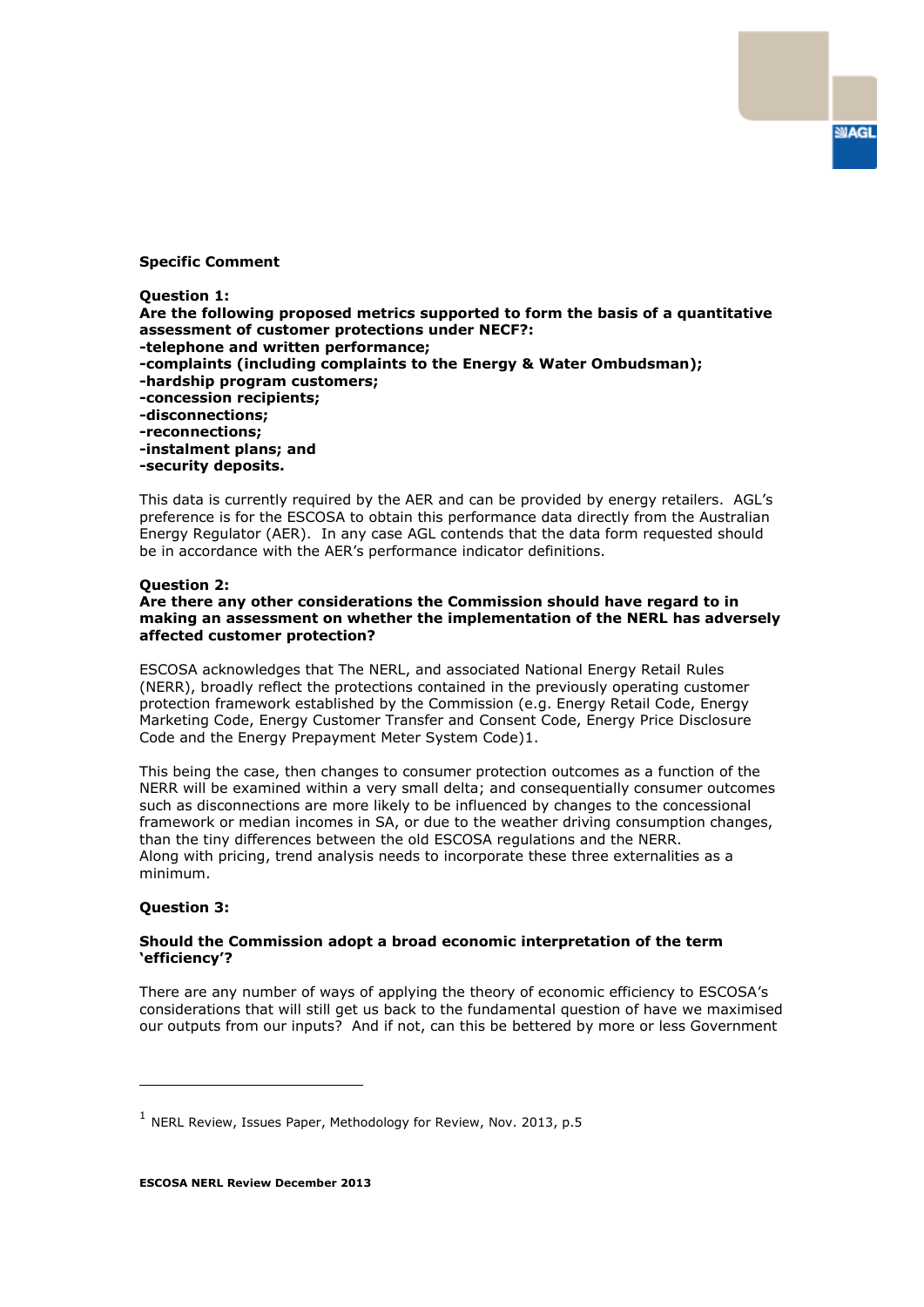intervention? Therefore adopting the broad economic interpretation of the term 'efficiency' is as good a start point as any.

In the context of the review, any examination of the differences between the NERL and the NERR compared with the pre 2013 ESCOSA regulation identifies that these differences are small. Measuring these small differences in functional requirements is unlikely in of itself to identify any statistically relevant changes in per unit costs; or in customer service outcomes.

#### **Question 4:**

### **Should the Commission consider the extent to which the South Australian energy retail market is effectively competitive as part of the NERL Review?**

The Commission intends using the same data set criteria as for their effective competitiveness review. AGL doubts that, in light of derogations to SA, the small functional changes that have arisen as a requirement of the NERR and NERL changes could identify any Pareto Improvement in any examination of their material effect on competition, and linking the two together is therefore a waste of effort. However the data set criteria is not contested.

### **Question 5:**

### **If so, is the Commission's proposed approach to undertaking an assessment of the level of effective competition in the South Australian energy retail market sufficiently comprehensive?**

Given the narrow range of plausible variants created by the adoption of the NERR and NERL the Commissions proposed approach is probably overcooked.

#### **Question 6:**

#### **Are there any other considerations the Commission should have regard to in making an assessment on the extent and nature of efficiencies resulting from the implementation of the NERL?**

It would be impossible to decouple efficiencies resulting from the implementation of the NERL from other industry events such as network price changes, changes to retail marketing activities (such as doorknocking) and channels, changes in the wholesale market and South Australia's own derogations. In addition, South Australia's decision to retain derogations to the NECF in its retention of the 160MWH threshold has created fewer opportunities for retailer efficiencies.

### **Question 7:**

### **Are there any other considerations the Commission should regard in relation to incorporating pricing evidence for the review?**

In a mature market with deregulated pricing, price is not the only motivating factor in a purchasing choice and that for some customers' convenience, non-price incentives, security and brand attributes are far more important.

#### **Price reporting requirements**

# **Question 9:**